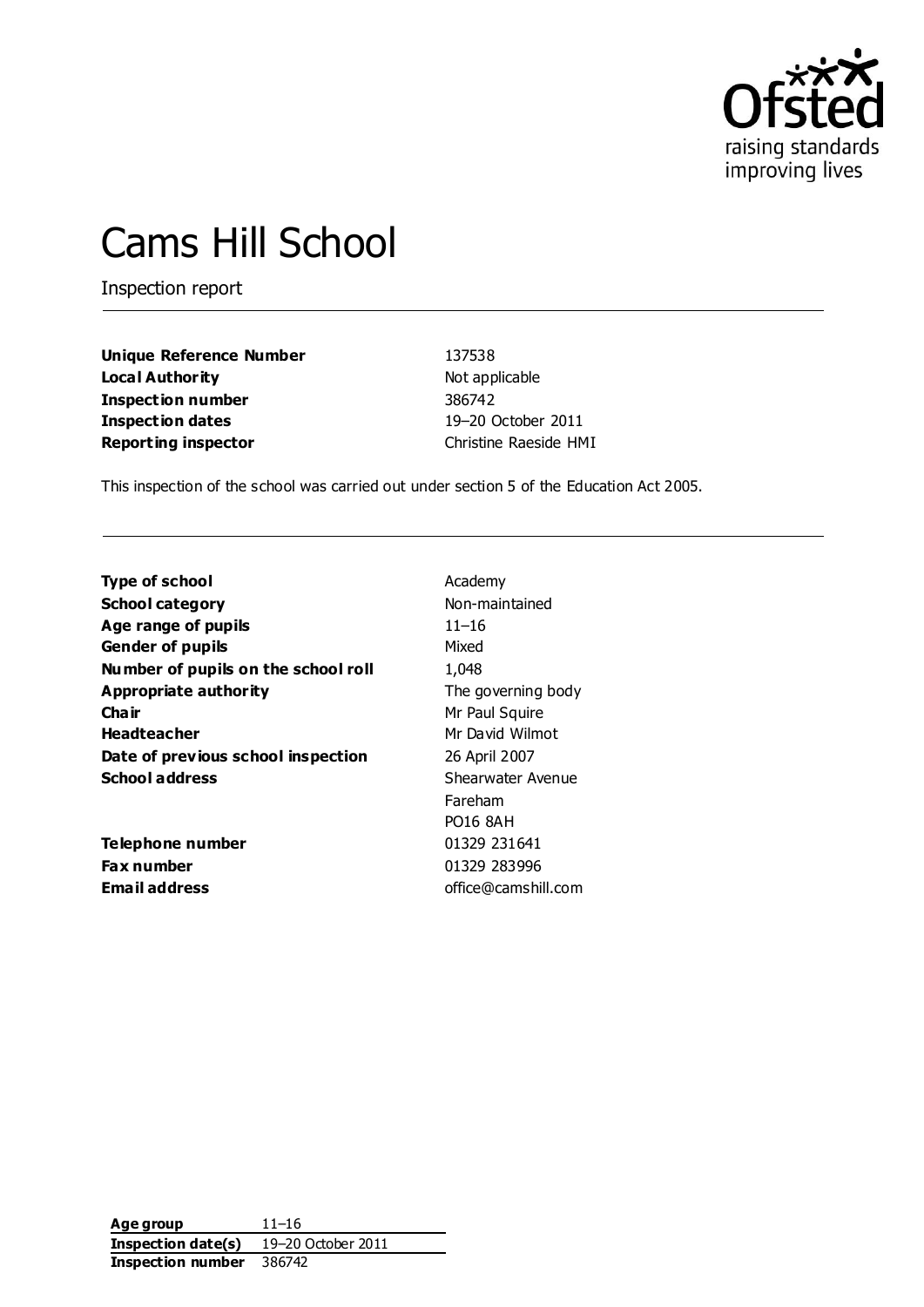The Office for Standards in Education, Children's Services and Skills (Ofsted) regulates and inspects to achieve excellence in the care of children and young people, and in education and skills for learners of all ages. It regulates and inspects childcare and children's social care, and inspects the Children and Family Court Advisory Support Service (Cafcass), schools, colleges, initial teacher training, work-based learning and skills training, adult and community learning, and education and training in prisons and other secure establishments. It assesses council children's services, and inspects services for looked after children, safeguarding and child protection.

Further copies of this report are obtainable from the school. Under the Education Act 2005, the school must provide a copy of this report free of charge to certain categories of people. A charge not exceeding the full cost of reproduction may be made for any other copies supplied.

If you would like a copy of this document in a different format, such as large print or Braille, please telephone 0300 123 4234, or email enquiries@ofsted.gov.uk.

You may copy all or parts of this document for non-commercial educational purposes, as long as you give details of the source and date of publication and do not alter the information in any way.

To receive regular email alerts about new publications, including survey reports and school inspection reports, please visit our website and go to 'Subscribe'.

Piccadilly Gate Store St **Manchester** M1 2WD

T: 0300 123 4234 Textphone: 0161 618 8524 E: enquiries@ofsted.gov.uk W: www.ofsted.gov.uk

**Ofsted** 

© Crown copyright 2011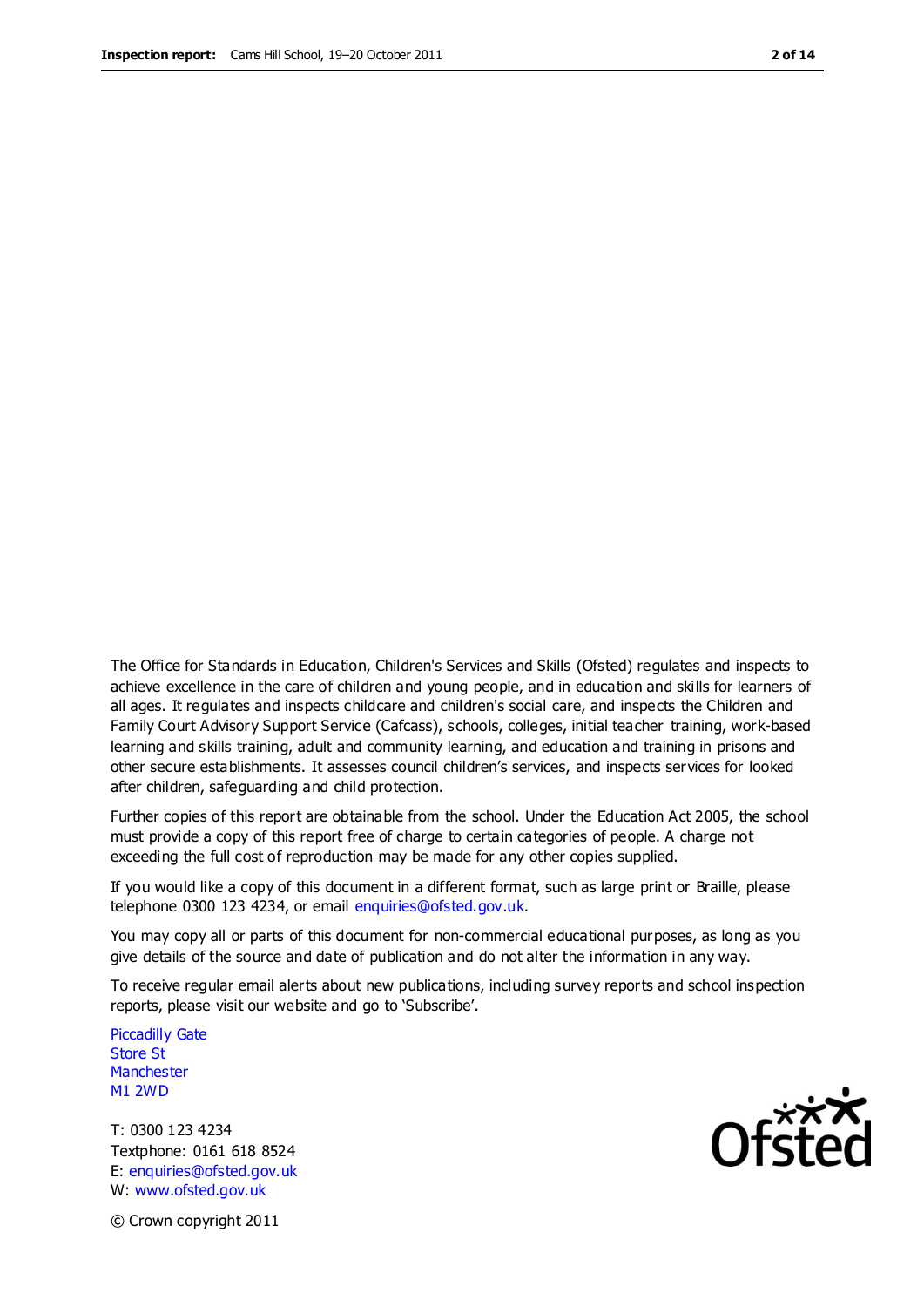## **Introduction**

This inspection was carried out by one of Her Majesty's Inspectors and four additional inspectors. The team observed 38 lessons and 38 teachers, three of whom were jointly observed with senior leaders. Inspectors observed the school's work and looked closely at its analysis of students' progress and attainment. Meetings were held with groups of students, members of the governing body, staff and a local primary school headteacher. Inspectors also scrutinised the school improvement plan, policies, reports from a local authority adviser and records of school improvement work. They considered responses to questionnaires from 554 parents and carers, 175 students and 38 staff.

The inspection team reviewed many aspects of the school's work. It looked in detail at a number of key areas.

- How effectively the school has addressed the areas for improvement identified at the last inspection.
- How effectively the school maximises attainment and progress for all groups of students.
- The impact of strategies to improve attendance for all groups of students.
- The quality of behaviour around school and the impact of behaviour on learning.

# **Information about the school**

Cams Hill is an average-sized comprehensive school. Most students are White British and very few speak English as an additional language. The proportion eligible for free school meals is well below the national average. A much lower proportion of students have special educational needs and/or disabilities than in most schools and the proportion with a statement of special educational needs is much lower than average. The school has had specialist status in science since 2005 and is an Investor in People organisation. It converted to academy status on 1 October 2011.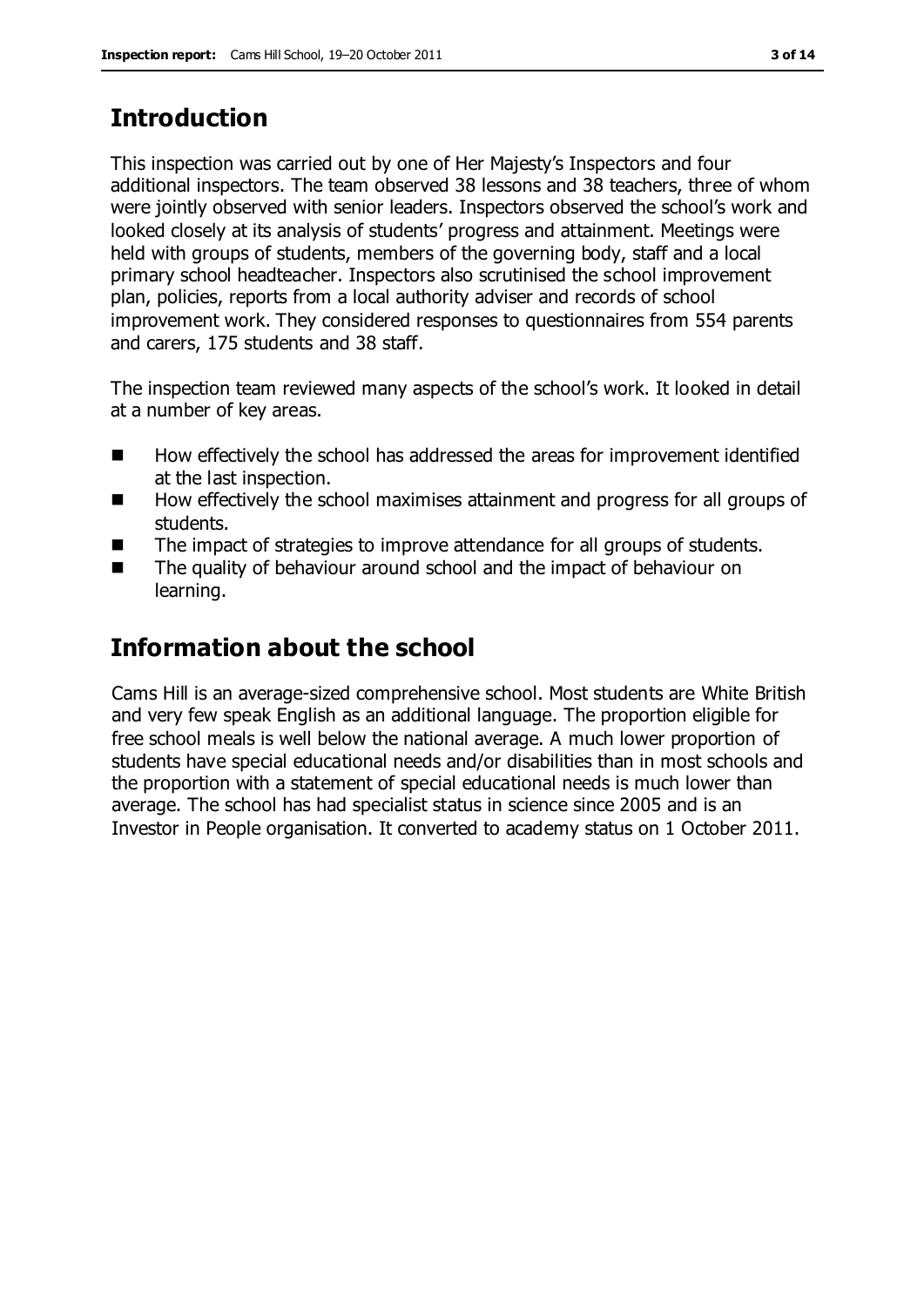## **Inspection judgements**

| Overall effectiveness: how good is the school?                                                                                                                                                                                                                                                                                                                                                                                                                                                                                                                                                                                                                                        |  |
|---------------------------------------------------------------------------------------------------------------------------------------------------------------------------------------------------------------------------------------------------------------------------------------------------------------------------------------------------------------------------------------------------------------------------------------------------------------------------------------------------------------------------------------------------------------------------------------------------------------------------------------------------------------------------------------|--|
| The school's capacity for sustained improvement                                                                                                                                                                                                                                                                                                                                                                                                                                                                                                                                                                                                                                       |  |
| <b>Main findings</b>                                                                                                                                                                                                                                                                                                                                                                                                                                                                                                                                                                                                                                                                  |  |
| Cams Hill School provides an outstanding quality of education in an exceptionally<br>safe environment. The determined and uncompromising leadership of the<br>headteacher and senior team has sustained the strengths identified at the last<br>inspection and secured further improvement, particularly in students' achievement.<br>One parent commented, 'My son left Cams Hill with fantastic results. My daughter is<br>now receiving the same high standard of education.' Aspirations at Cams Hill are<br>high. Students understand that their teachers are ambitious for them and in turn<br>show confidence in themselves; they know their targets, can explain how to reach |  |

sustained across subjects and is particularly notable in science, the school's specialism, which is a strength of the excellent curriculum. The excellent care, guidance and support provided for students at Cams Hill begins during the transition from primary school and is sustained through each stage of their education. Several parents and carers wanted to emphasise the excellent care their children receive. One was most impressed by the way 'the school strives to meet individual needs', adding, 'we are very pleased with our son's academic and emotional progress'. Students are proud of their school and enjoy being there, as demonstrated by their above-average attendance and welcoming, considerate behaviour towards one another and adults. They are very well attuned to matters of personal safety. Parents and carers overwhelmingly agreed that the school keeps their children safe. Students readily take on responsibilities and show a commitment to maintaining a harmonious school community.

them and often express a determination to exceed them. High attainment is

The extended use of school facilities through the Cams Community initiative is innovative and enhances the school's reputation and profile. Partnerships beyond the school are actively pursued. Cams Hill knows and shares its strengths, for example as the hub of its thriving science consortium, as well as seeking a wide and memorable range of opportunities for its own students. The curriculum is a strongly focused on attainment in the core subjects of English, mathematics and science. It is also carefully reviewed and adapted to meet the full range of needs and abilities and significantly enhanced by a wide range of trips and other experiences. The clear rationale behind all curriculum decisions is to improve outcomes and employability for Cams Hill students and this is reflected in their outstanding achievement. Students' literacy and numeracy skills are extremely well developed, as is their use of information and communication technology. This equips them very well for their next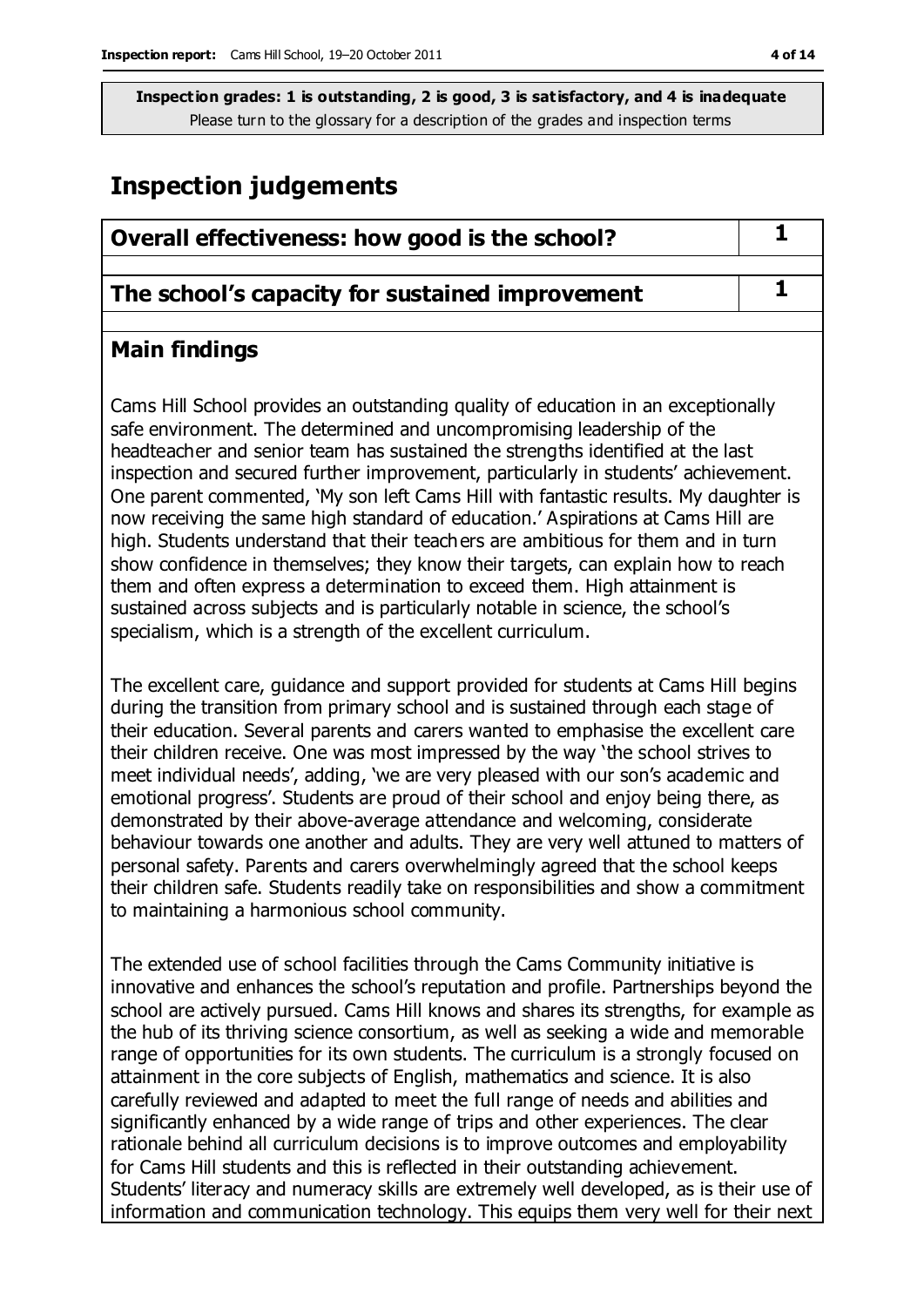steps; virtually every student continues on into further education, training or employment.

A very large majority of parents and carers say they are happy with their child's experience at school. Occasionally, however, decisions made by the school, including those affecting curriculum choice, are not well understood by parents and carers. A small minority do not think that the school takes sufficient account of their suggestions and concerns and a range of comments reflected this.

The very large majority of teaching seen during the inspection was good; some was outstanding. There is a collective determination among senior and middle leaders to secure outstanding learning for all. The impact of this is visible in the best lessons, where students thrive and make exceptional progress because teaching enables them to take responsibility for their own learning, to think deeply and to articulate what they have learned. This is not yet a consistent picture, however. Too many lessons are still teacher dominated. Students make good progress, but may be passively rather than actively engaged. The school has a wealth of assessment information but teachers' use of this, to plan for individual learning needs and to challenge every student, is of variable quality.

The headteacher has effectively established high staff morale and a collective pursuit of excellence. Senior and middle leaders evaluate the school's success unstintingly and plan effectively for each new phase of development, such that the capacity for sustained improvement is outstanding.

## **What does the school need to do to improve further?**

- Increase the proportion of outstanding lessons, through teaching that consistently:
	- engages all students actively in their learning  $\equiv$
	- provides opportunities for all students to take greater responsibility for their own learning, including taking a lead role in lessons
	- makes more precise use of assessment information to tailor activities, including targeted and searching questioning, to match individual needs more closely.
- Review and improve systems for consulting with parents and carers, so that they are given opportunities to engage with key matters and an increased proportion feel able to support their children's learning.

## **Outcomes for individuals and groups of pupils 1**

Students are extremely well motivated and enjoy their lessons. Their enthusiasm for learning is increased by excellent relationships with their teachers and with one another. From starting points that are broadly average they make consistently good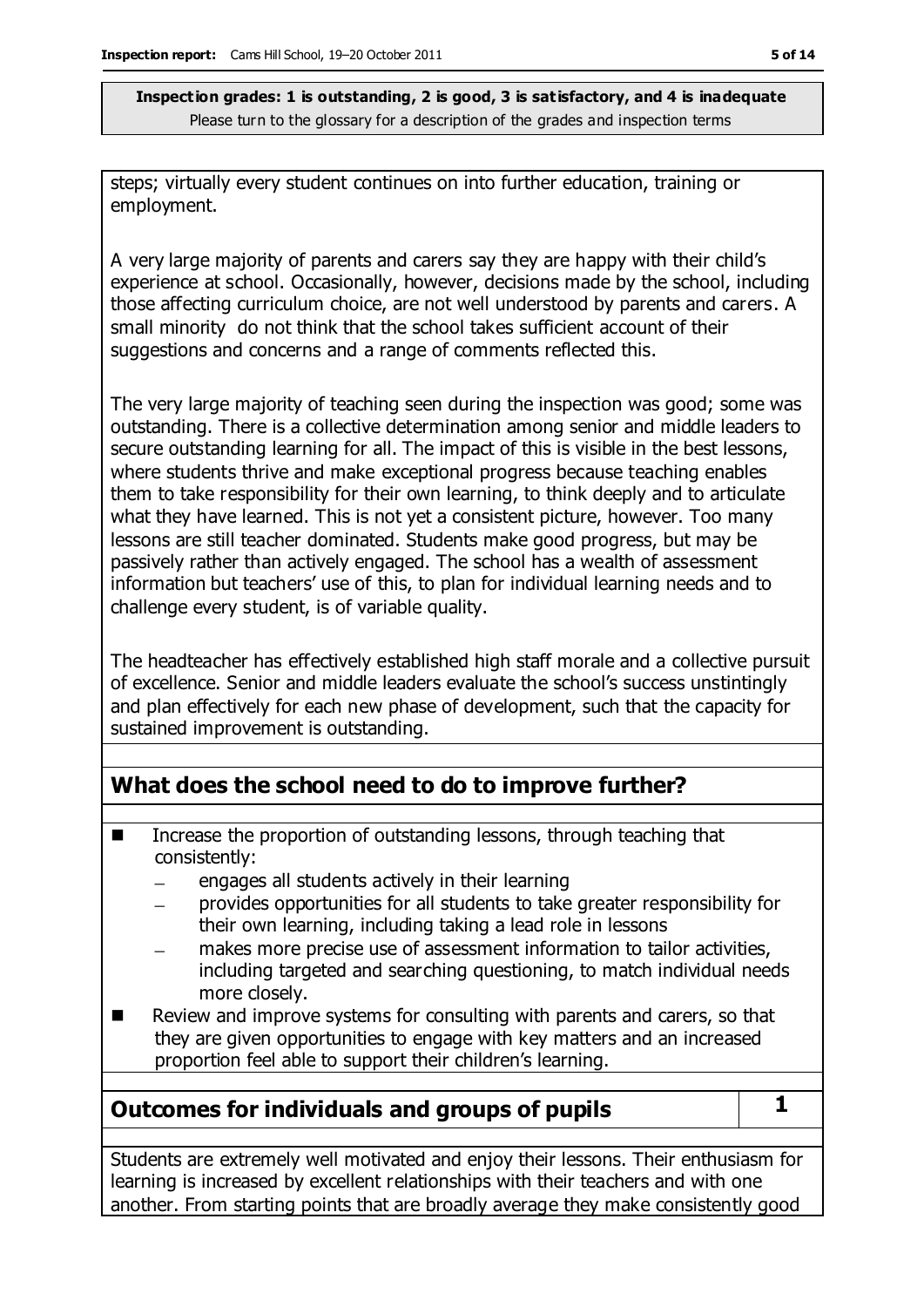and at times outstanding progress, so that by the end of Year 11 their attainment is high. The proportion of students achieving five or more GCSEs, including English and mathematics at grade C or higher, is consistently well above the national average. The proportion achieving A and A\* grades is higher than average and improving strongly year on year. Progress for the small group of students identified as having special educational needs and/or disabilities is also good overall and particularly strong in science.

The consistently good and often outstanding behaviour at Cams Hill makes a significant contribution to learning. Students respond eagerly to opportunities to work collaboratively. Where teaching allows, behaviour is outstanding because students are self-directed and active in seeking solutions to problems. Behaviour around the school is orderly and calm. Students are responsive to school sanctions; fixed-term exclusions are falling because an alternative, inclusive sanction is successful. Permanent exclusion has been unknown at Cams Hill for many years.

Students have a clear understanding of how to keep themselves healthy and avoid risk. They appreciate the school's input in this area, such as the successful campaign to encourage cycling to school and the wearing of cycle helmets. They are responsive to health-related teaching and initiatives, for example on the dangers associated with smoking or drugs. They are mature in social situations and mix well, showing respect for one another's backgrounds, although their understanding of cultural contexts beyond their own experience is less well developed.

| These are the grades for pupils' outcomes                                                                                 |                         |
|---------------------------------------------------------------------------------------------------------------------------|-------------------------|
| Pupils' achievement and the extent to which they enjoy their learning                                                     | 1                       |
| Taking into account:                                                                                                      | 1                       |
| Pupils' attainment <sup>1</sup>                                                                                           |                         |
| The quality of pupils' learning and their progress                                                                        | $\mathfrak{p}$          |
| The quality of learning for pupils with special educational needs and/or disabilities<br>and their progress               | $\mathfrak{p}$          |
| The extent to which pupils feel safe                                                                                      | 1                       |
| Pupils' behaviour                                                                                                         | $\overline{2}$          |
| The extent to which pupils adopt healthy lifestyles                                                                       | $\overline{\mathbf{2}}$ |
| The extent to which pupils contribute to the school and wider community                                                   | 1                       |
| The extent to which pupils develop workplace and other skills that will<br>contribute to their future economic well-being | 1                       |
| Taking into account:                                                                                                      | $\mathcal{P}$           |
| Pupils' attendance <sup>1</sup>                                                                                           |                         |
| The extent of pupils' spiritual, moral, social and cultural development                                                   | 2                       |

 $\overline{a}$ 1 The grades for attainment and attendance are: 1 is high; 2 is above average; 3 is broadly average; and 4 is low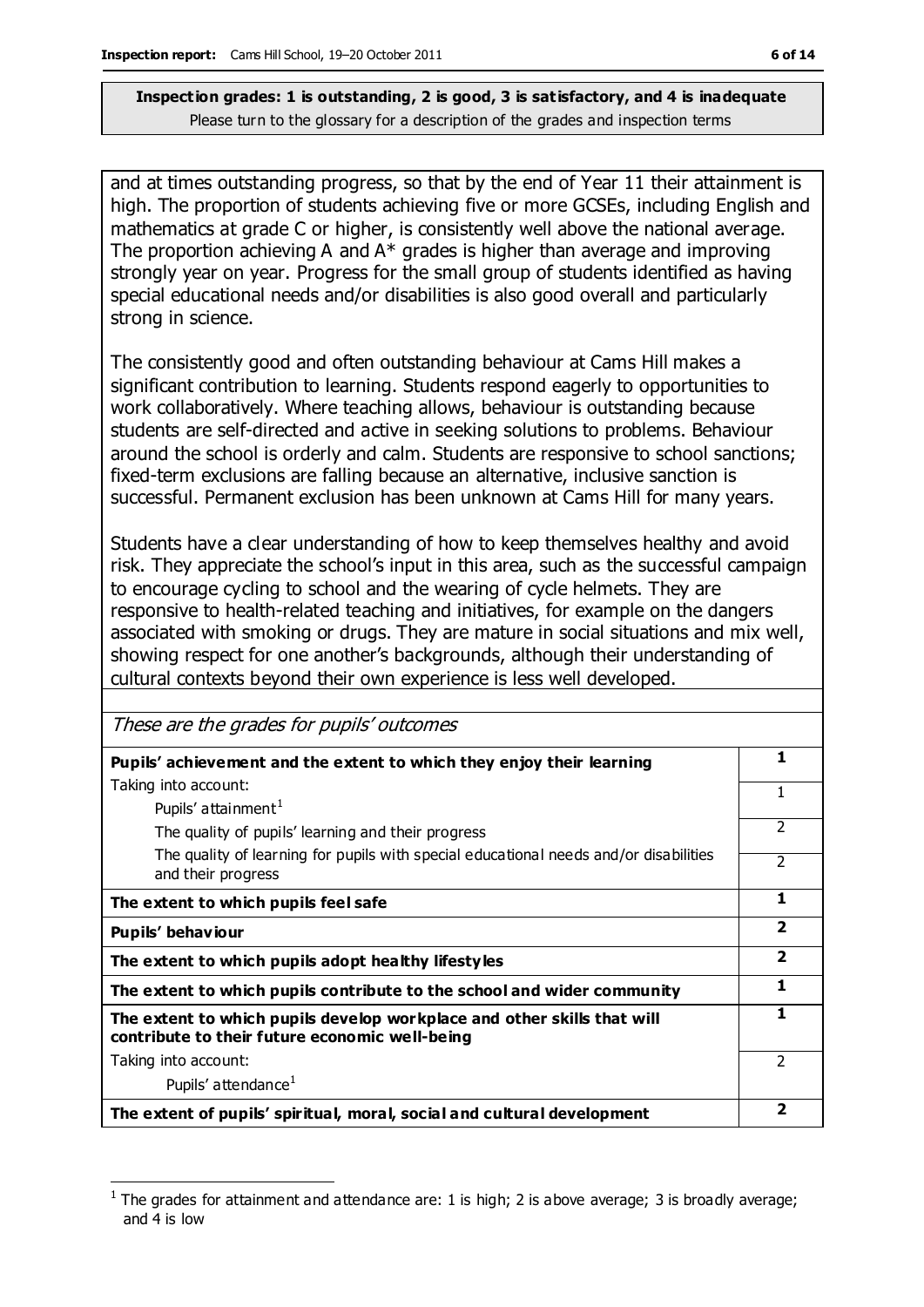#### **How effective is the provision?**

Teachers' strong knowledge of their subjects and of students as individuals contributes to consistently good teaching. Planning shows an awareness of the range of learning needs in each class. In the best lessons this is used expertly to target tasks and questions so that everyone is challenged and learning moves forward at a brisk pace. A variety of methods of assessing understanding, including self- and peer-assessment, provide regular updates on progress. In English lessons, for example, students routinely apply examination criteria to models of writing and to their own work; they apply this understanding skilfully to move from one grade to the next.

Where teaching is less strong, it is often because the lesson is over-directed by the teacher. Challenge, especially for the most-able, is more limited, because there are fewer opportunities for students to take the initiative or to articulate what they have learned through group and paired discussion. Questions and tasks are directed to the whole class, rather than targeted to maximise the progress of individuals or groups.

The curriculum is carefully planned to secure the best possible outcomes for students of all abilities. It is routinely reviewed and adapted. For example, a coherent and coordinated plan for the implementation of GCSE controlled assessments has reduced pressure on students and made effective use of curriculum time. Curriculum development in science has achieved national recognition. Participation in a wide range of enrichment activities is highly successful, including: the BBC's 'School Report'; a website design competition for a prestigious company; and participation in the European Business Partnership languages challenge.

Highly effective use of a range of external agencies provides exceptional care, guidance and support. There are striking examples of the school working exceptionally well with students facing challenging personal circumstances, enabling them to continue their education and achieve excellent outcomes. The parent support adviser provides highly effective support and advice to vulnerable families. The rate of persistent absence is lower than average because systems to promote high attendance are well targeted and effective.

| These are the grades for the quality of provision                                                          |  |
|------------------------------------------------------------------------------------------------------------|--|
| The quality of teaching                                                                                    |  |
| Taking into account:                                                                                       |  |
| The use of assessment to support learning                                                                  |  |
| The extent to which the curriculum meets pupils' needs, including, where<br>relevant, through partnerships |  |
| The effectiveness of care, guidance and support                                                            |  |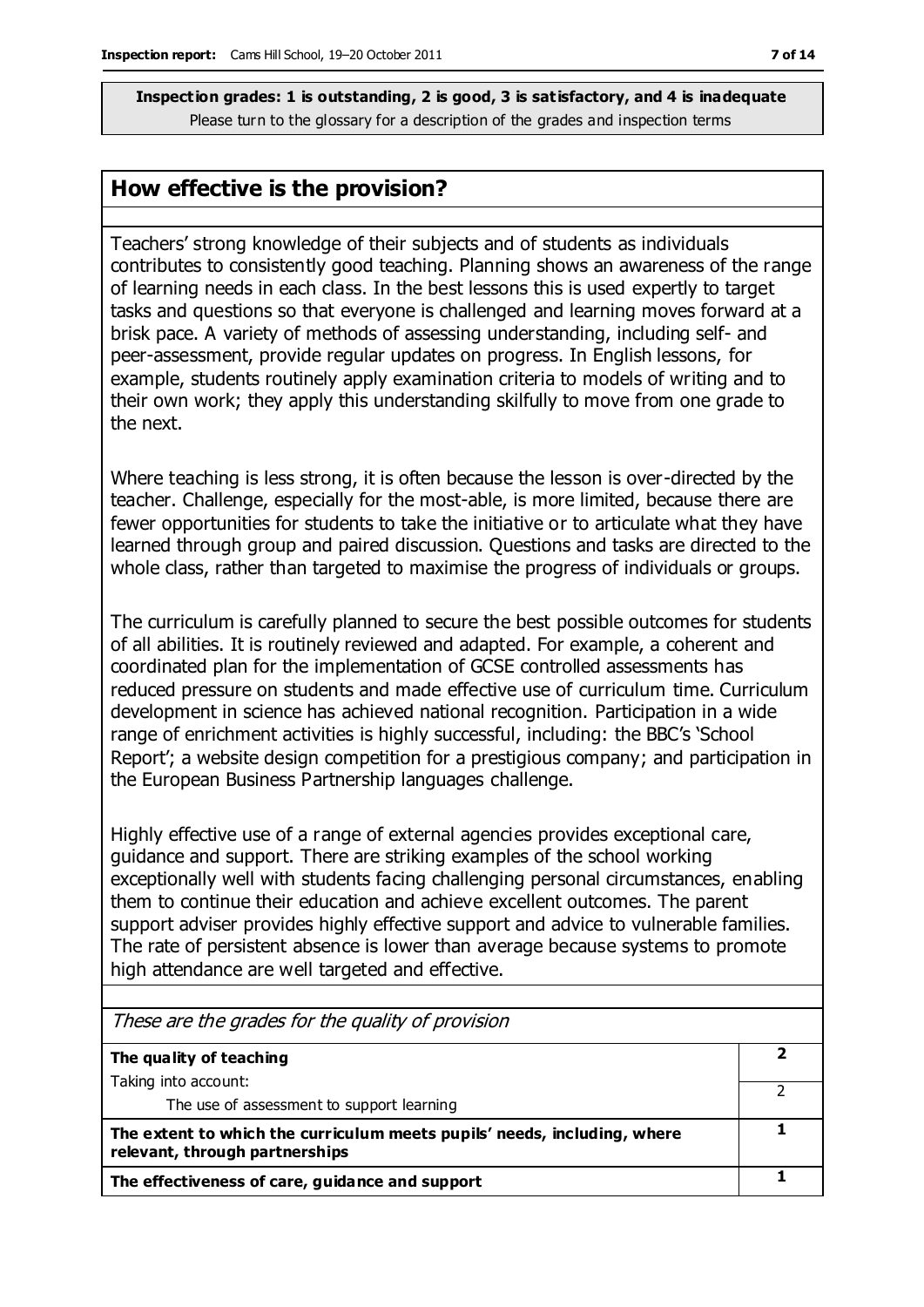### **How effective are leadership and management?**

Highly effective leadership at all levels contributes to students' excellent outcomes. Middle leaders are a cohesive and energetic group, who share the headteacher's and senior team's vision of 'quality and achievement' for all. Rigorous analysis at all levels means that any underperformance is identified rapidly. Senior leaders carefully monitor the progress and success of all groups of students; where gaps are identified concerted action is taken to close them. There is a sharp focus on improving teaching and learning, underpinned by the accurate and regular evaluation of classroom practice. Some effective collaborations are helping to spread the best practice and develop innovative approaches to learning: the use of e-readers to regenerate interest in reading among boys; and handheld technology in mathematics, to develop confidence and speed in arithmetic.

The skilled and dedicated governing body provides effective support for and challenge to the school. Governors discharge their statutory duties effectively and, along with senior leaders, adopt a robust approach to safeguarding. Staff are knowledgeable about child protection; policies and training are thoroughly implemented and regularly reviewed. Governors keep in touch with curriculum development through subject links and the 'governor a month' programme, through which governors, in turn, participate in lesson visits, school council meetings and strategic planning meetings. The science specialism has led to the development of a range of partnerships highly beneficial to the school, such as the link with a major pharmaceutical company and the opportunity to showcase science curriculum materials on a national platform. Membership of a teaching schools consortium has enabled staff to develop and improve their practice through teacher exchanges.

The school actively pursues equality of opportunity and of outcomes. There is good encouragement for students, particularly through religious studies, to understand and value diversity. Additional funding for curriculum enhancement ensures that no one is denied an experience through hardship. The promotion of community cohesion is very strong internally and locally. A range of initiatives exists to enhance students' broader understanding of diversity in a national or international context, such as links with a school in The Gambia, although this aspect is less fully developed.

| These are the grades for leadership and management                                                                                                                  |  |
|---------------------------------------------------------------------------------------------------------------------------------------------------------------------|--|
| The effectiveness of leadership and management in embedding ambition and<br>driving improvement                                                                     |  |
| Taking into account:                                                                                                                                                |  |
| The leadership and management of teaching and learning                                                                                                              |  |
| The effectiveness of the governing body in challenging and supporting the<br>school so that weaknesses are tackled decisively and statutory responsibilities<br>met |  |
| The effectiveness of the school's engagement with parents and carers                                                                                                |  |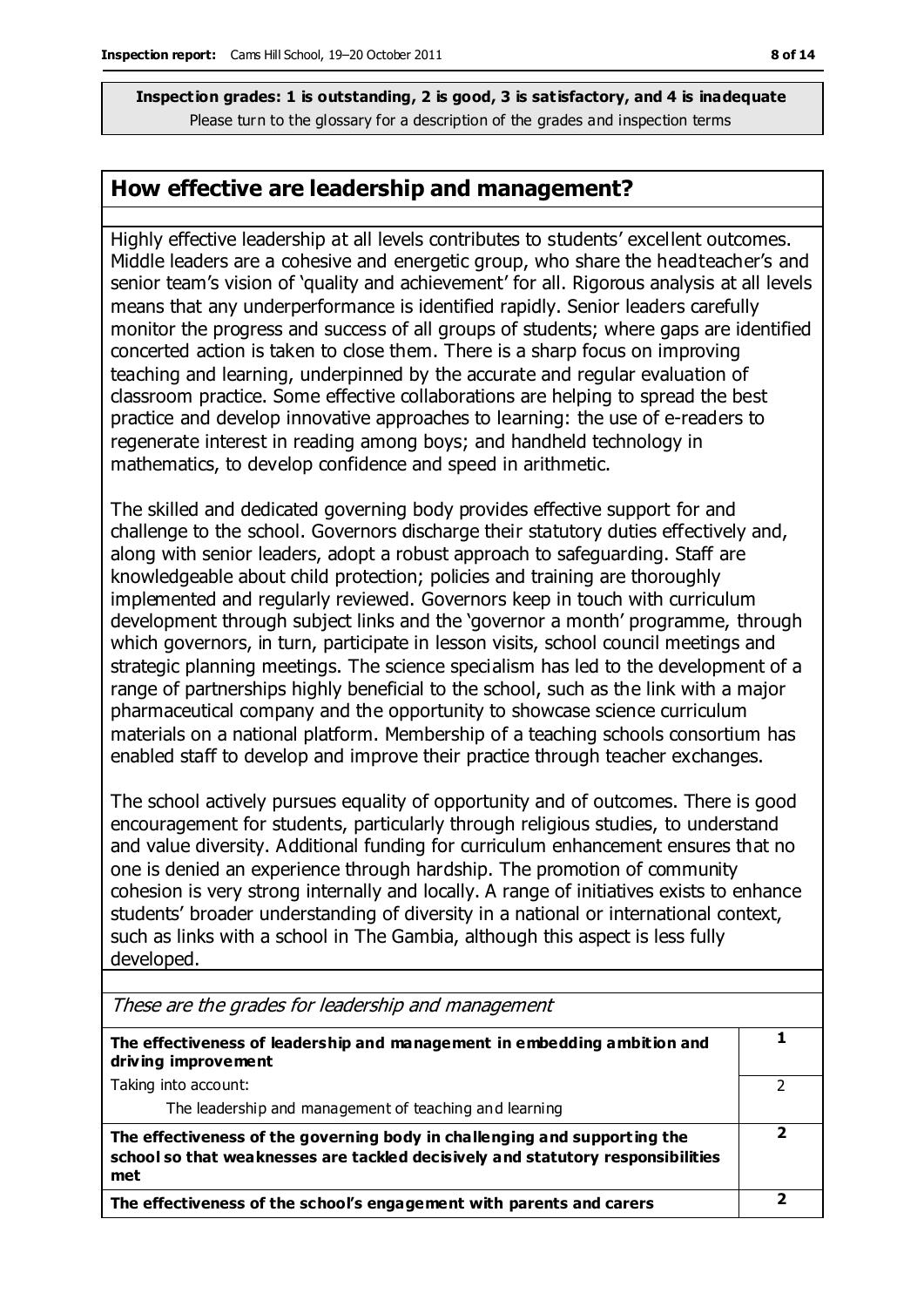| The effectiveness of partnerships in promoting learning and well-being                                 |   |
|--------------------------------------------------------------------------------------------------------|---|
| The effectiveness with which the school promotes equality of opportunity and<br>tackles discrimination | כ |
| The effectiveness of safeguarding procedures                                                           |   |
| The effectiveness with which the school promotes community cohesion                                    |   |
| The effectiveness with which the school deploys resources to achieve value for<br>money                |   |

### **Views of parents and carers**

A higher-than-average proportion of parents and carers responded to the inspection questionnaire. The table below shows that most are in positive agreement with almost all questions, but that a lower proportion feel satisfied that the school takes account of their suggestions and concerns. As a result, the inspection team has recommended that the school reviews and improves its processes for engaging with parents and carers. One parental questionnaire raised a potentially serious concern; this was fully explored and investigated with the school during the inspection. Inspectors were satisfied that no further action was required.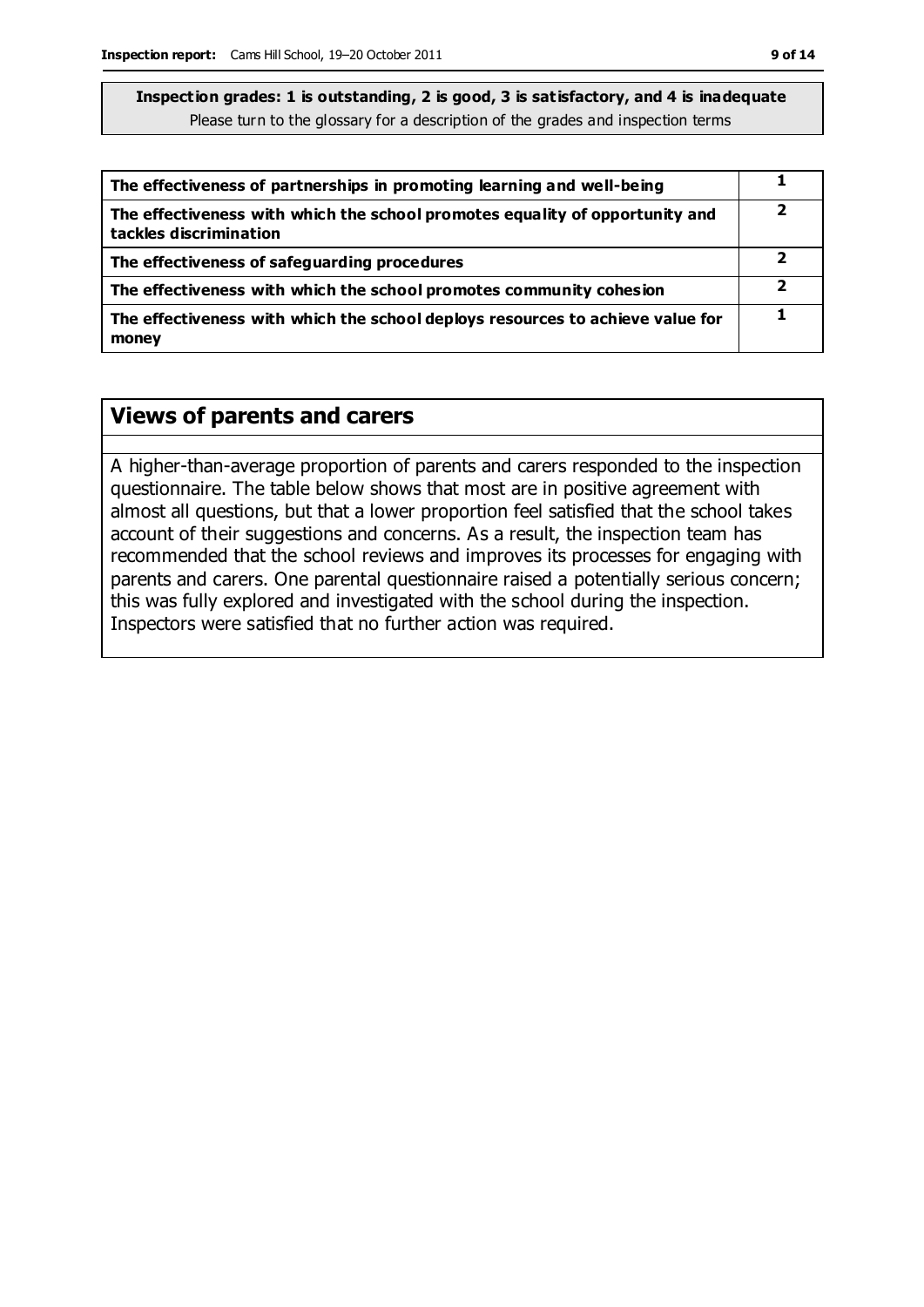#### **Responses from parents and carers to Ofsted's questionnaire**

Ofsted invited all the registered parents and carers of pupils registered at Cams Hill School to complete a questionnaire about their views of the school.

In the questionnaire, parents and carers were asked to record how strongly they agreed with 13 statements about the school.

The inspection team received 554 completed questionnaires by the end of the on-site inspection. In total, there are 1,048 pupils registered at the school.

| <b>Strongly</b><br><b>Statements</b>                                                                                                                                                                                                                    |              | <b>Agree</b>  |              | <b>Disagree</b> |              | <b>Strongly</b>         |                |                |
|---------------------------------------------------------------------------------------------------------------------------------------------------------------------------------------------------------------------------------------------------------|--------------|---------------|--------------|-----------------|--------------|-------------------------|----------------|----------------|
|                                                                                                                                                                                                                                                         | agree        |               |              |                 |              |                         | disagree       |                |
|                                                                                                                                                                                                                                                         | <b>Total</b> | $\frac{0}{0}$ | <b>Total</b> | $\frac{0}{0}$   | <b>Total</b> | $\mathbf{O}_\mathbf{O}$ | <b>Total</b>   | $\frac{0}{0}$  |
| My child enjoys school                                                                                                                                                                                                                                  | 190          | 34            | 318          | 57              | 34           | 6                       | 5              | $\mathbf{1}$   |
| The school keeps my child<br>safe                                                                                                                                                                                                                       | 206          | 37            | 332          | 60              | 8            | $\mathbf{1}$            | $\overline{2}$ | $\mathbf 0$    |
| The school informs me about<br>my child's progress                                                                                                                                                                                                      | 159          | 29            | 332          | 60              | 48           | 9                       | 8              | $\mathbf{1}$   |
| My child is making enough<br>progress at this school                                                                                                                                                                                                    | 150          | 27            | 342          | 62              | 35           | 6                       | 3              | $\mathbf{1}$   |
| The teaching is good at this<br>school                                                                                                                                                                                                                  | 147          | 27            | 365          | 66              | 19           | 3                       | $\mathbf 0$    | $\mathbf 0$    |
| The school helps me to<br>support my child's learning                                                                                                                                                                                                   | 120          | 22            | 343          | 62              | 58           | 10                      | 10             | $\overline{2}$ |
| The school helps my child to<br>have a healthy lifestyle                                                                                                                                                                                                | 93           | 17            | 365          | 66              | 64           | 12                      | 6              | $\mathbf{1}$   |
| The school makes sure that<br>my child is well prepared for<br>the future (for example<br>changing year group,<br>changing school, and for<br>children who are finishing<br>school, entering further or<br>higher education, or entering<br>employment) | 144          | 26            | 312          | 56              | 32           | 6                       | $\overline{7}$ | $\mathbf{1}$   |
| The school meets my child's<br>particular needs                                                                                                                                                                                                         | 133          | 24            | 358          | 65              | 30           | 5                       | 3              | $\mathbf{1}$   |
| The school deals effectively<br>with unacceptable behaviour                                                                                                                                                                                             | 147          | 27            | 311          | 56              | 46           | 8                       | $\overline{7}$ | $\mathbf{1}$   |
| The school takes account of<br>my suggestions and<br>concerns                                                                                                                                                                                           | 94           | 17            | 313          | 56              | 51           | 9                       | 14             | 3              |
| The school is led and<br>managed effectively                                                                                                                                                                                                            | 157          | 28            | 335          | 60              | 22           | 4                       | $\overline{7}$ | $\mathbf{1}$   |
| Overall, I am happy with my<br>child's experience at this<br>school                                                                                                                                                                                     | 198          | 36            | 319          | 58              | 20           | $\overline{4}$          | $\overline{2}$ | $\mathbf 0$    |

The table above summarises the responses that parents and carers made to eac h statement. The percentages indicate the proportion of parents and carers giving that response out of the total number of completed questionnaires. Where one or more parents and carers chose not to answer a particular question, the percentages will not add up to 100%.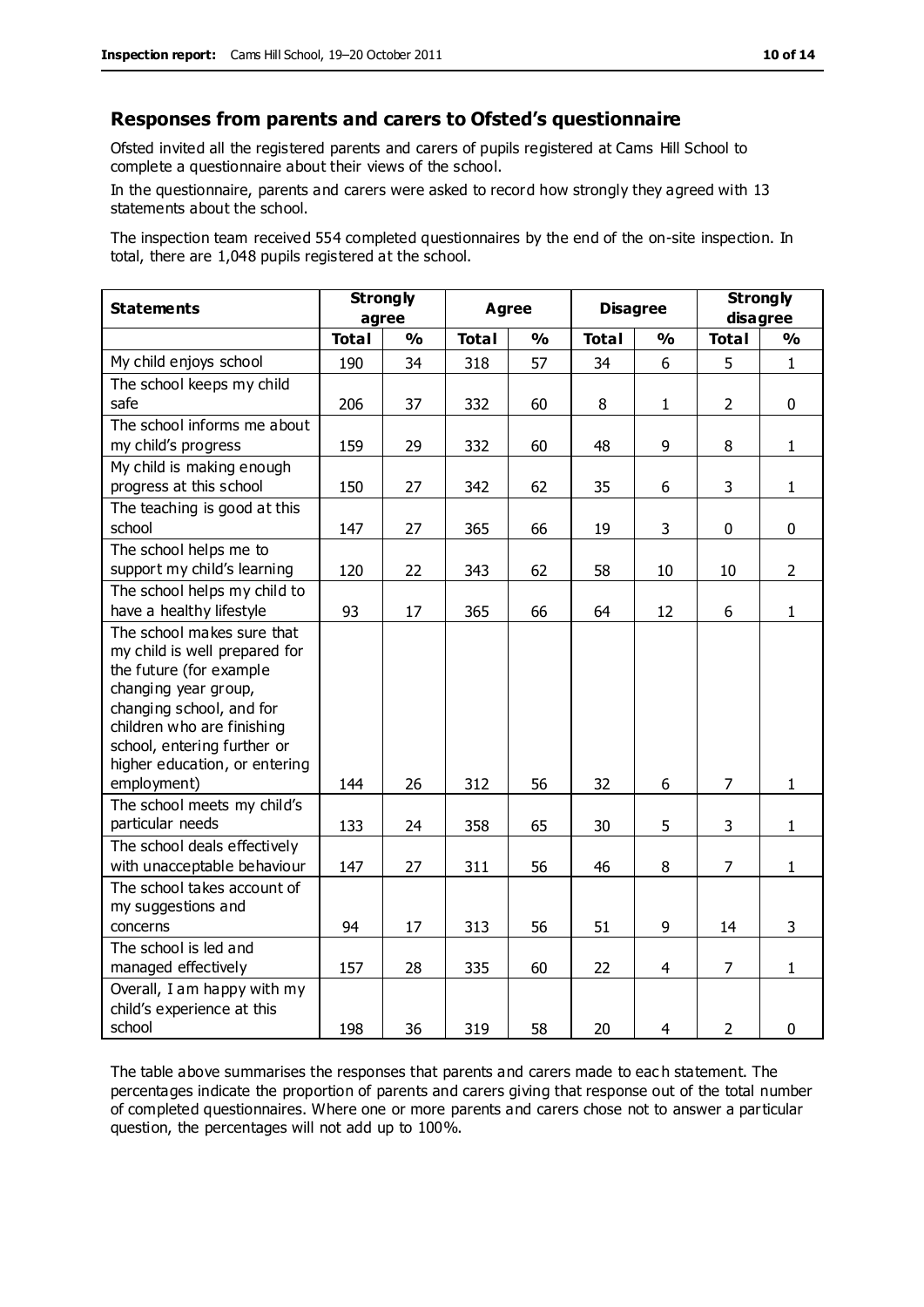# **Glossary**

#### **What inspection judgements mean**

| Grade   | <b>Judgement</b> | <b>Description</b>                                            |
|---------|------------------|---------------------------------------------------------------|
| Grade 1 | Outstanding      | These features are highly effective. An outstanding           |
|         |                  | school provides exceptionally well for all its pupils' needs. |
| Grade 2 | Good             | These are very positive features of a school. A school        |
|         |                  | that is good is serving its pupils well.                      |
| Grade 3 | Satisfactory     | These features are of reasonable quality. A satisfactory      |
|         |                  | school is providing adequately for its pupils.                |
| Grade 4 | Inadequate       | These features are not of an acceptable standard. An          |
|         |                  | inadequate school needs to make significant                   |
|         |                  | improvement in order to meet the needs of its pupils.         |
|         |                  | Ofsted inspectors will make further visits until it           |
|         |                  | improves.                                                     |

### **Overall effectiveness of schools**

|                       |                    |      | Overall effectiveness judgement (percentage of schools) |                   |
|-----------------------|--------------------|------|---------------------------------------------------------|-------------------|
| <b>Type of school</b> | <b>Outstanding</b> | Good | <b>Satisfactory</b>                                     | <b>Inadequate</b> |
| Nursery schools       | 43                 | 47   | 10                                                      |                   |
| Primary schools       | 6                  | 46   | 42                                                      |                   |
| Secondary             | 14                 | 36   | 41                                                      |                   |
| schools               |                    |      |                                                         |                   |
| Sixth forms           | 15                 | 42   | 41                                                      | 3                 |
| Special schools       | 30                 | 48   | 19                                                      |                   |
| Pupil referral        | 14                 | 50   | 31                                                      |                   |
| units                 |                    |      |                                                         |                   |
| All schools           | 10                 | 44   | 39                                                      |                   |

New school inspection arrangements were introduced on 1 September 2009. This means that inspectors now make some additional judgements that were not made previously.

The data in the table above are for the period 1 September 2010 to 08 April 2011 and are consistent with the latest published official statistics about maintained school inspection outcomes (see www.ofsted.gov.uk).

The sample of schools inspected during 2010/11 was not representative of all schools nationally, as weaker schools are inspected more frequently than good or outstanding schools.

Percentages are rounded and do not always add exactly to 100.

Sixth form figures reflect the judgements made for the overall effectiveness of the sixth form in secondary schools, special schools and pupil referral units.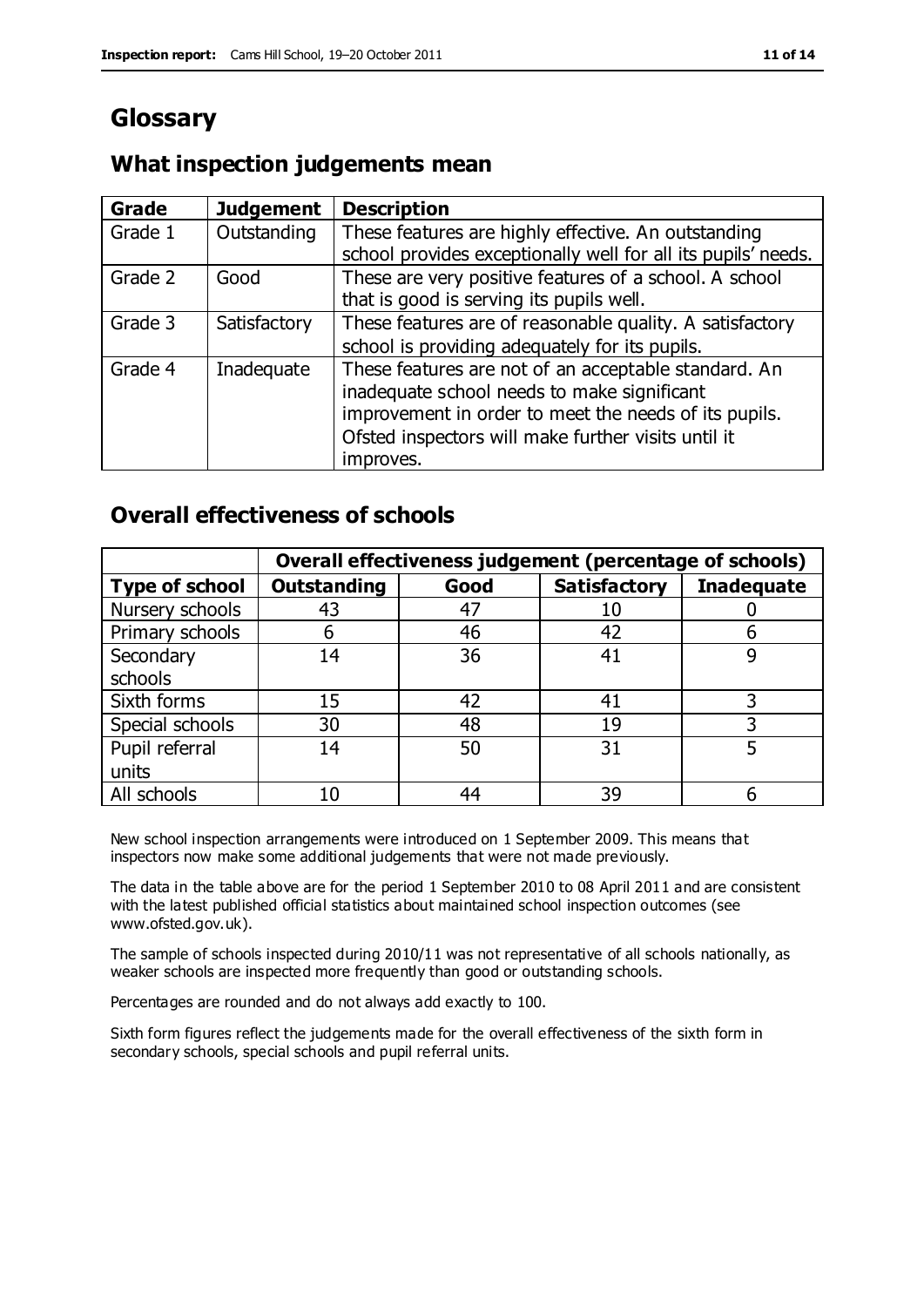# **Common terminology used by inspectors**

| Achievement:               | the progress and success of a pupil in their<br>learning, development or training.                                                                                                                                                                                                                                             |  |  |
|----------------------------|--------------------------------------------------------------------------------------------------------------------------------------------------------------------------------------------------------------------------------------------------------------------------------------------------------------------------------|--|--|
| Attainment:                | the standard of the pupils' work shown by test and<br>examination results and in lessons.                                                                                                                                                                                                                                      |  |  |
| Capacity to improve:       | the proven ability of the school to continue<br>improving. Inspectors base this judgement on what<br>the school has accomplished so far and on the<br>quality of its systems to maintain improvement.                                                                                                                          |  |  |
| Leadership and management: | the contribution of all the staff with responsibilities,<br>not just the headteacher, to identifying priorities,<br>directing and motivating staff and running the<br>school.                                                                                                                                                  |  |  |
| Learning:                  | how well pupils acquire knowledge, develop their<br>understanding, learn and practise skills and are<br>developing their competence as learners.                                                                                                                                                                               |  |  |
| Overall effectiveness:     | inspectors form a judgement on a school's overall<br>effectiveness based on the findings from their<br>inspection of the school. The following judgements,<br>in particular, influence what the overall<br>effectiveness judgement will be.                                                                                    |  |  |
|                            | The school's capacity for sustained<br>improvement.<br>Outcomes for individuals and groups of<br>ш<br>pupils.<br>The quality of teaching.<br>The extent to which the curriculum meets<br>a s<br>pupils' needs, including, where relevant,<br>through partnerships.<br>The effectiveness of care, guidance and<br>■<br>support. |  |  |
| Progress:                  | the rate at which pupils are learning in lessons and<br>over longer periods of time. It is often measured<br>by comparing the pupils' attainment at the end of a<br>key stage with their attainment when they started.                                                                                                         |  |  |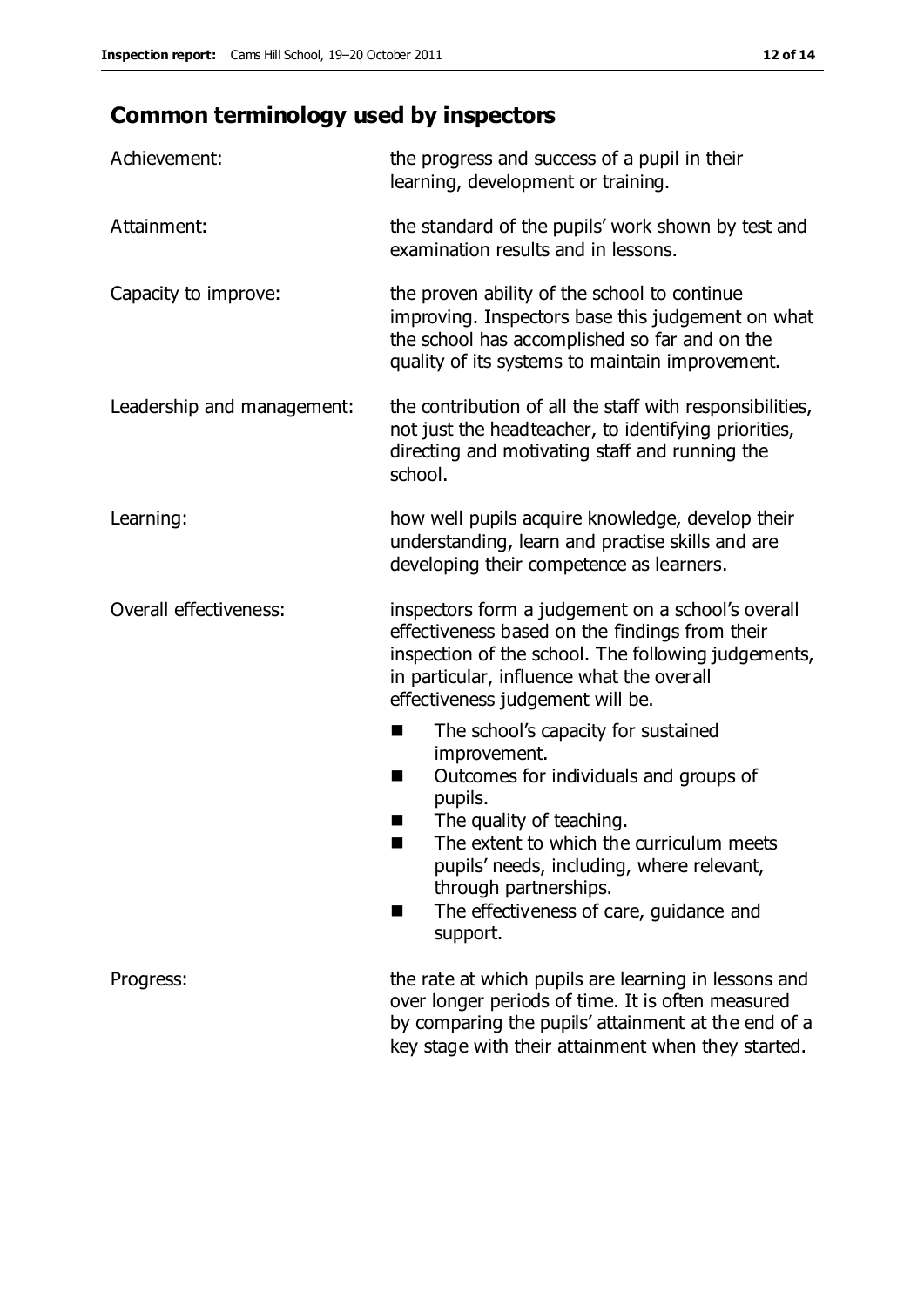#### **This letter is provided for the school, parents and carers to share with their children. It describes Ofsted's main findings from the inspection of their school.**



21 October 2011

Dear Students

#### **Inspection of Cams Hill School, Fareham PO16 8AH**

Thank you for the very warm welcome you gave us when we inspected your school recently. You show great pride in your work and in your considerable achievements at Cams Hill. We agree that your school is outstanding.

Over the years your examination results have improved significantly and are now high compared to the rest of the country. Your school sets high targets for you; in lessons, we found that you are very aware of this but not intimidated by it. Often, you told us how you intended to beat your already challenging target grade.

You feel very safe at school and your parents and carers agree that it is an exceptionally safe environment. We liked the 'bright idea' from the school council that staff and prefects should wear high-visibility jackets at lunch and break times. This makes them luminously visible and immediately accessible, should anyone need their help. This is just one example of the excellent contribution you make to the school and wider community.

We visited a wide range of your lessons and found that you make good progress in a very large majority of them. You are keen to learn. Your good behaviour and willingness to work together contribute to an excellent atmosphere for learning. In some lessons, you make outstanding progress because you are expected to be actively involved and to take responsibility for your own learning. In these lessons, there is a high level of challenge for all of you because teachers target and question individuals, expecting deep thinking, and articulate discussion. We have asked your senior teachers to ensure that more of your lessons are as good as these outstanding examples. You can help by sharing responsibility for achieving this goal and by looking for ways to get actively involved in your learning wherever possible.

Yours sincerely

Christine Raeside Her Majesty's Inspector